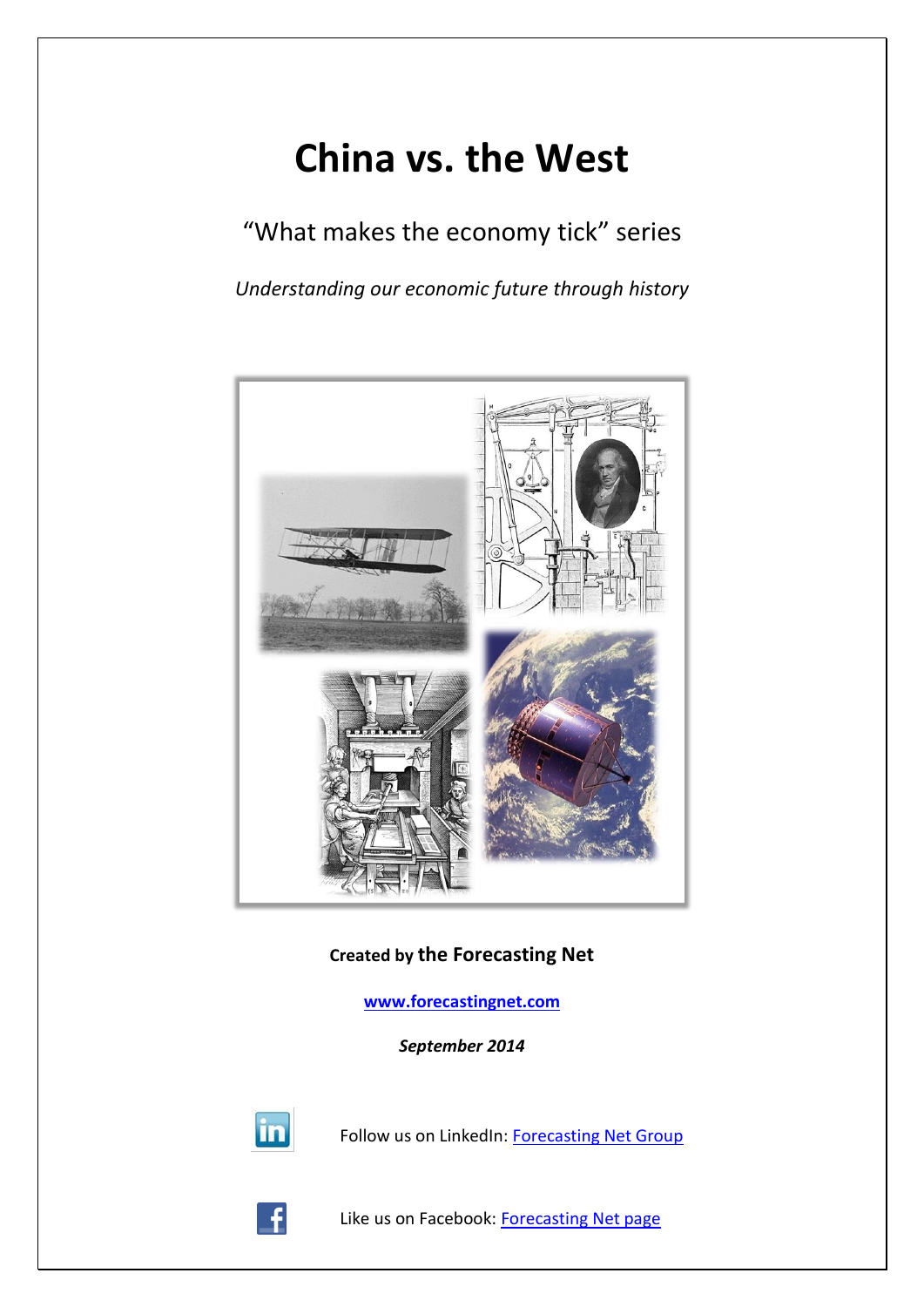*"Creativity is just connecting things. When you ask creative people how they did something, they feel a little guilty because they didn't really do it, they just saw something. It seemed obvious to them after a while", Steve Jobs*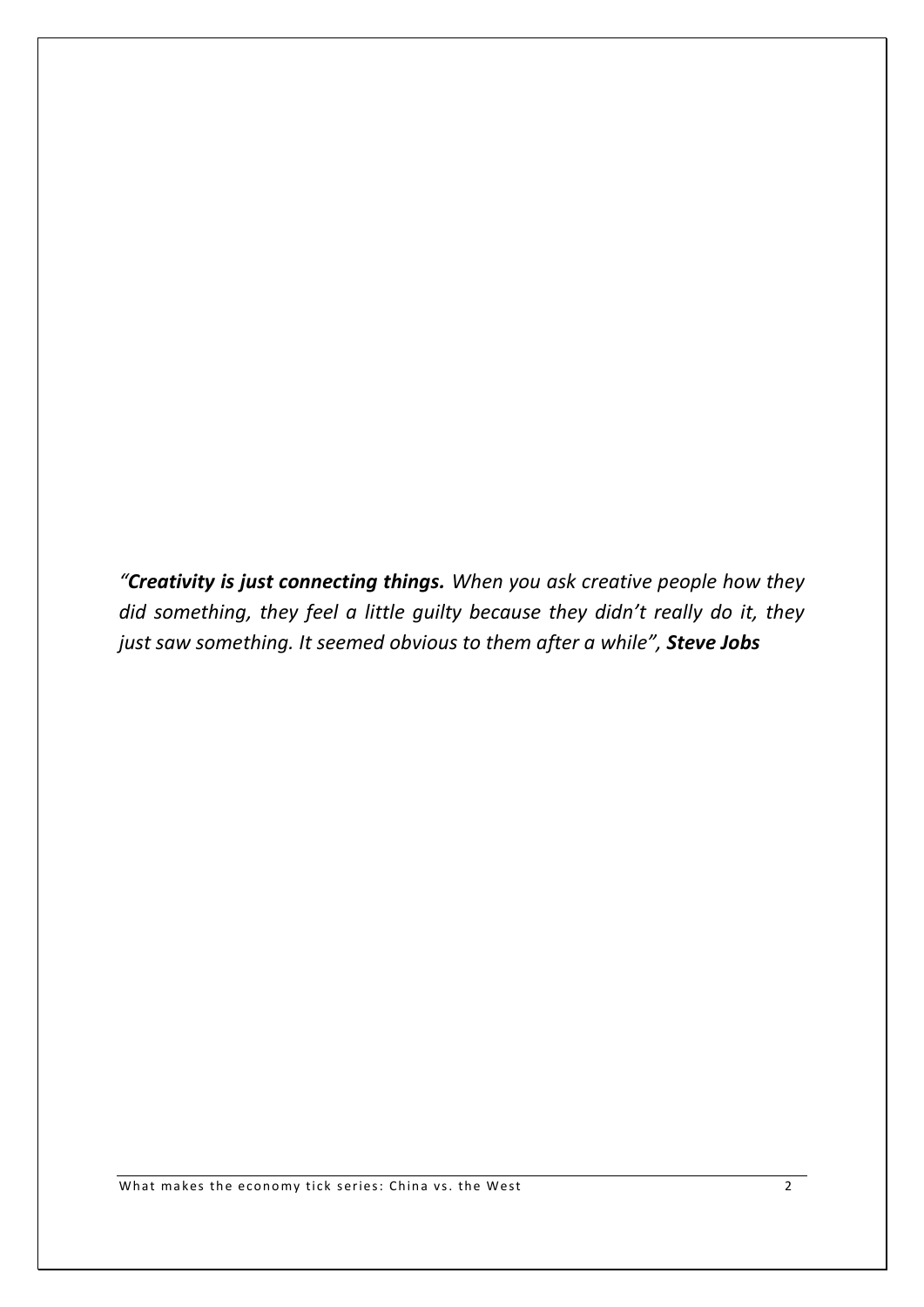## **A new way of understanding growth**

Ever wondered what triggered [China's remarkable econ](http://www.forecastingnet.com/The%20rise%20and%20fall%20of%20modern%20empires%20Part%20%20IIIb.ppt)omic turnaround during the last three decades, out of the ruins of the previous century?

Based on the methodology presented in a recent post, titled "[What makes our world and the](http://www.forecastingnet.com/apps/blog/entries/show/42611989-what-makes-our-world-and-the-economy-tick-)  [economy tick?](http://www.forecastingnet.com/apps/blog/entries/show/42611989-what-makes-our-world-and-the-economy-tick-)", in order to understand periods of great development, we should seek for significant progress in the following key areas: information flow, transportation, telecommunications, and freedom of speech.



These advancements, apart from being important on their own, act as a **catalyst** for future growth by boosting effective communication, thus facilitating business and economic transactions, free exchange of ideas, and other types of **creative interaction**, therefore, resulting in the initiation of a virtuous cycle of more innovation and economic activity.

The theory was tested in the three most recent periods of the modern western civilization, the Renaissance, the Industrial Revolution, and the Globalization Era, and it turned out to work fine.

In this post, we will use the same framework to explain China's recent economic rise and also ascertain its future potential.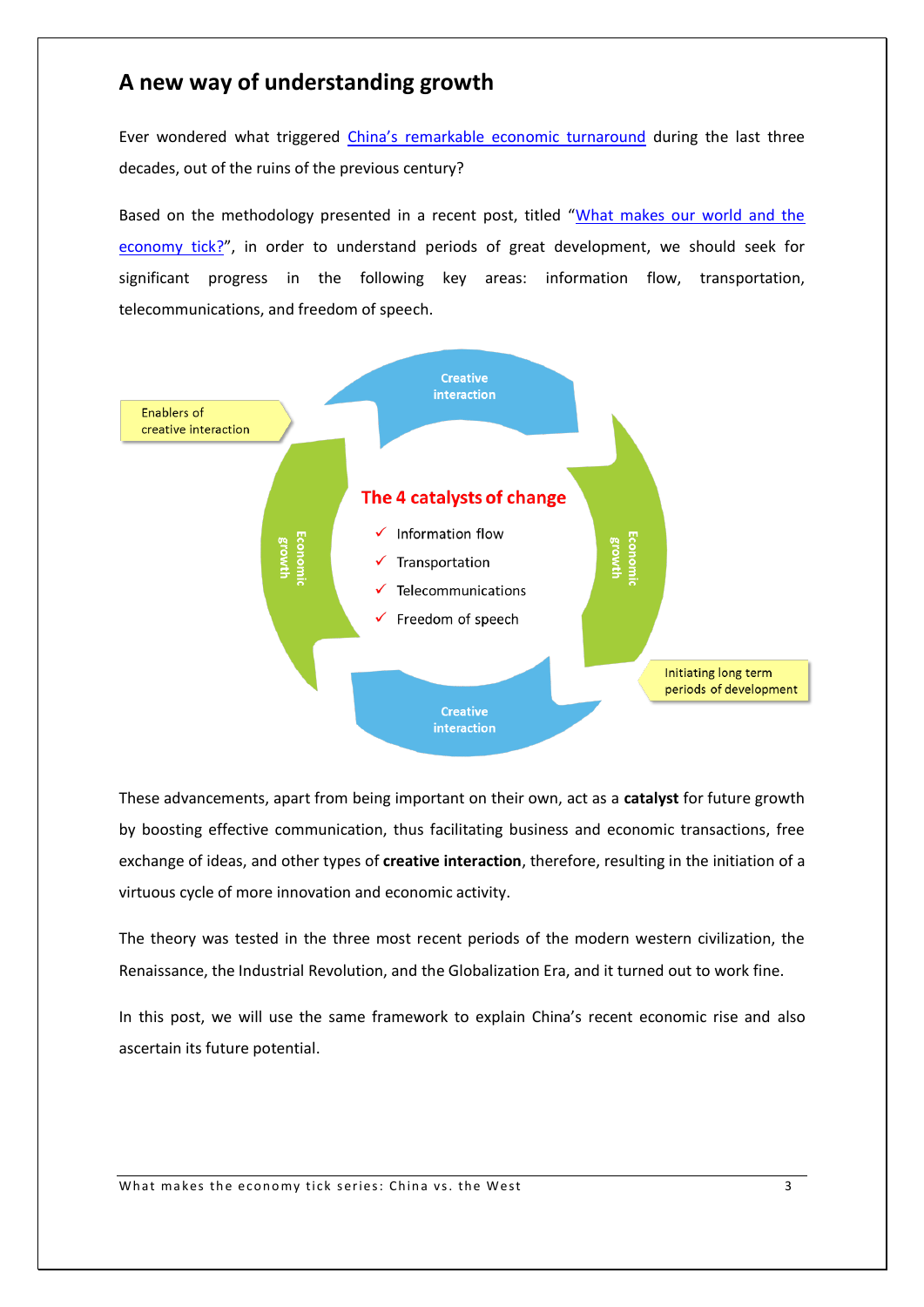# **China vs. the West: a "game of thrones"**

From a historical perspective, China's growth should not be a surprise. China's economy has been one of the largest in the world in the last two thousand years. During the first millennium, its economy accounted for almost [one fourth](http://www.ggdc.net/maddison/Historical_Statistics/horizontal-file_02-2010.xls) of the global economy. At the same time, the combined economy of the western countries, including Europe and North America, was almost [half the size](http://www.ggdc.net/maddison/Historical_Statistics/horizontal-file_02-2010.xls) of the Chinese economy due to the diminishing power of the Roman Empire and the coming of the Middle Ages. During the second millennium, and until the  $18<sup>th</sup>$  century, China continued to outperform the West in terms of contribution to global GDP. However, the West, especially after the Renaissance, started to grow at much higher rates, quickly closing the gap. At its peak, near the beginning of the 19th century, China accounted for almost [one third](http://www.ggdc.net/maddison/Historical_Statistics/horizontal-file_02-2010.xls) of the global economy. If you lived in the early 19<sup>th</sup> century, you would have thought that the prospects of China were brilliant, and indeed they were. It had the largest economy in the world, and was still growing, despite West's advancements during the Renaissance and the start of the Industrial Revolution.

#### *So, what went wrong?*

Key in understanding these economic cycles is the level of interaction of the Chinese economy, both inside and outside the country. The Chinese empire prospered during the largest part of the last two millennia, albeit largely isolated from the rest of the world. This isolation had a side effect though, as China completely missed the opportunity of the Renaissance and the Industrial Revolution. The decisive hit came with the defeat from the British, during the two Opium Wars, in 1839 and 1856 respectively. By the mid-20<sup>th</sup> century the Chinese Empire and its economy collapsed to a mere [5% contribution to global GDP](http://www.ggdc.net/maddison/Historical_Statistics/horizontal-file_02-2010.xls) and it remained near this level until the late 1970s. The turning point for the economy came after Deng Xiaoping assumed power in 1977, following Mao's death. The new leader immediately started a series of economic and other reforms that had a [great impact](http://en.wikipedia.org/wiki/Deng_Xiaoping) on China and the global economy. He liberalized the economy, encouraged free trading and entrepreneurship, and opened up the country for knowledge sharing and business to other destinations. His single most important accomplishment was that he put to an end China's infamous isolation and xenophobia (or at least he helped lower the barriers). Indeed, this opening of the economy, increased the level of China's interaction with the world, and helped the country to develop significantly in many key areas. Now [China's contribution to global](http://www.ggdc.net/maddison/Historical_Statistics/horizontal-file_02-2010.xls)  [GDP exceeds 17%,](http://www.ggdc.net/maddison/Historical_Statistics/horizontal-file_02-2010.xls) a level similar to the one it had in 1870, indicating the closure of an economic cycle after more than a century. In the following, we will try to interpret these growth dynamics, by examining how each of the four key catalysts of change, *Information flow*, *Transportation*, *Telecommunications*, and *Freedom of speech* evolved through China's history from the 15th century up to the late 1970s (Mao's death) and then after 1980.

What makes the economy tick series: China vs. the West 4 4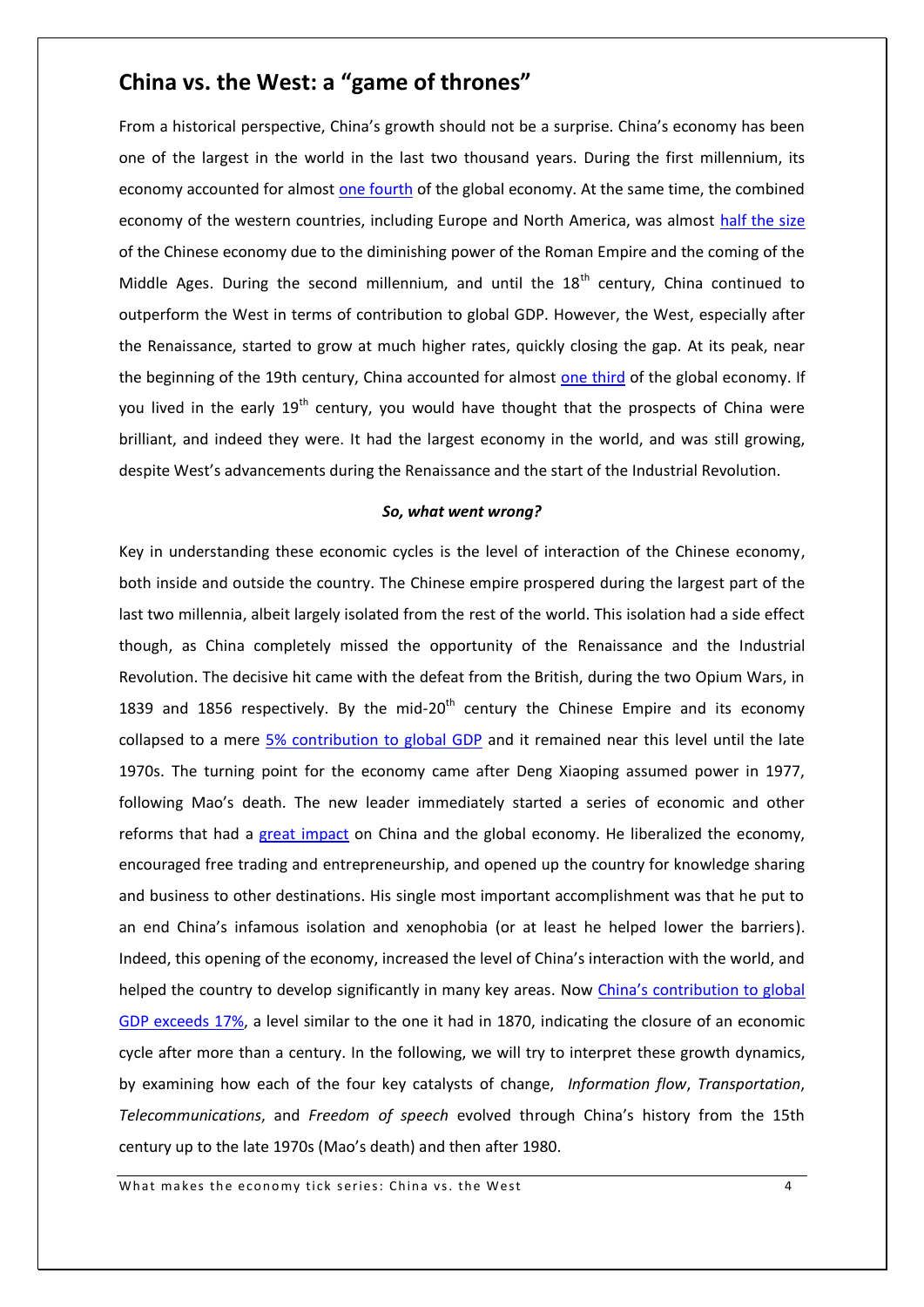#### **Information flow**

During the successive periods of the Renaissance, the Industrial Revolution and the Globalization Era, the West based its growth on a series of important discoveries that facilitated the easier and more cost-effective flow of information, the best examples being the invention of the Printing Press by Gutenberg and the introduction of the modern computer systems from the mid-20th century onwards. No need to describe the numerous ways that these advancements helped to shape the future of the Western civilization as we know it today. So, where was China during that time? The simple answer is, isolated from the rest of the world.

China pioneered in the information flow area, with at least [two inventions,](http://en.wikipedia.org/wiki/List_of_Chinese_inventions) paper making, even from ancient times, and printing, starting from the second half of the first millennium AD. However, due to its extreme isolation and xenophobia, China did not keep up with western developments. As a result, [it did not adopt Gutenberg's printing press until the 19](http://en.wikipedia.org/wiki/Global_spread_of_the_printing_press#East_Asia)<sup>th</sup> century, almost half a millennium after it was introduced in Europe.

The situation was even worse in the case of modern technology. For instance, home computer [ownership](http://firstmonday.org/ojs/index.php/fm/article/view/3767/3144) in China was still very low even in the late 1990s, when electronic devices in the developed western countries were already considered a standard for the average household.

[Computer ownership in urban households](http://firstmonday.org/ojs/index.php/fm/article/view/3767/3144) rose considerably in the 2000s from less than 10% to over 60%. However, the penetration is still very low in [rural households,](http://firstmonday.org/ojs/index.php/fm/article/view/3767/3144) indicating the big internal inequality problem in China.

### **Telecommunications**

It's needless to remind us of all the great developments of the Globalization Era that boosted telecommunications in the West, such as the invention of the telephone, the radio, the television, and cellular phones. Most western countries made good use of these technologies during the largest part of the 20<sup>th</sup> century and still do today. Again, China's isolation deprived the country of the benefits coming from exploiting these great inventions. [Fixed telephone penetration,](http://www.google.com/publicdata/explore?ds=emi9ik86jcuic_&ctype=l&strail=false&bcs=d&nselm=h&met_y=i91&scale_y=lin&ind_y=false&rdim=country&idim=country:CN&ifdim=country&hl=en_US&dl=en&ind=false&icfg) for instance, remained small (less than 10%) until the late 1990s. The same happened with mobile [phones' penetration](http://www.google.com/publicdata/explore?ds=emi9ik86jcuic_&ctype=l&strail=false&bcs=d&nselm=h&met_y=i911&scale_y=lin&ind_y=false&rdim=country&idim=country:CN&ifdim=country&hl=en_US&dl=en&ind=false&icfg) as well. [Fixed telephony's penetration rose rapidly after 2000](http://www.google.com/publicdata/explore?ds=emi9ik86jcuic_&ctype=l&strail=false&bcs=d&nselm=h&met_y=i91&scale_y=lin&ind_y=false&rdim=country&idim=country:CN:DE:JP:US&ifdim=country&hl=en_US&dl=en&ind=false&icfg) although its overall penetration still lags considerably against the other great economic powers of our times. Also m[obile phones' penetration](http://www.google.com/publicdata/explore?ds=emi9ik86jcuic_&ctype=l&strail=false&bcs=d&nselm=h&met_y=i911&scale_y=lin&ind_y=false&rdim=country&idim=country:CN:DE:JP:US&ifdim=country&hl=en_US&dl=en&ind=false&icfg) rose after 2000; however, in this case, current levels of penetration are very close to those in the US, Japan, and Germany and, in absolute terms, [China](http://www.google.com/publicdata/explore?ds=emi9ik86jcuic_&ctype=l&strail=false&bcs=d&nselm=h&met_y=i271&scale_y=lin&ind_y=false&rdim=country&idim=country:CN:DE:JP:US&ifdim=country&hl=en_US&dl=en&ind=false&icfg)  [has more mobile subscriptions](http://www.google.com/publicdata/explore?ds=emi9ik86jcuic_&ctype=l&strail=false&bcs=d&nselm=h&met_y=i271&scale_y=lin&ind_y=false&rdim=country&idim=country:CN:DE:JP:US&ifdim=country&hl=en_US&dl=en&ind=false&icfg) than all the other large economies combined.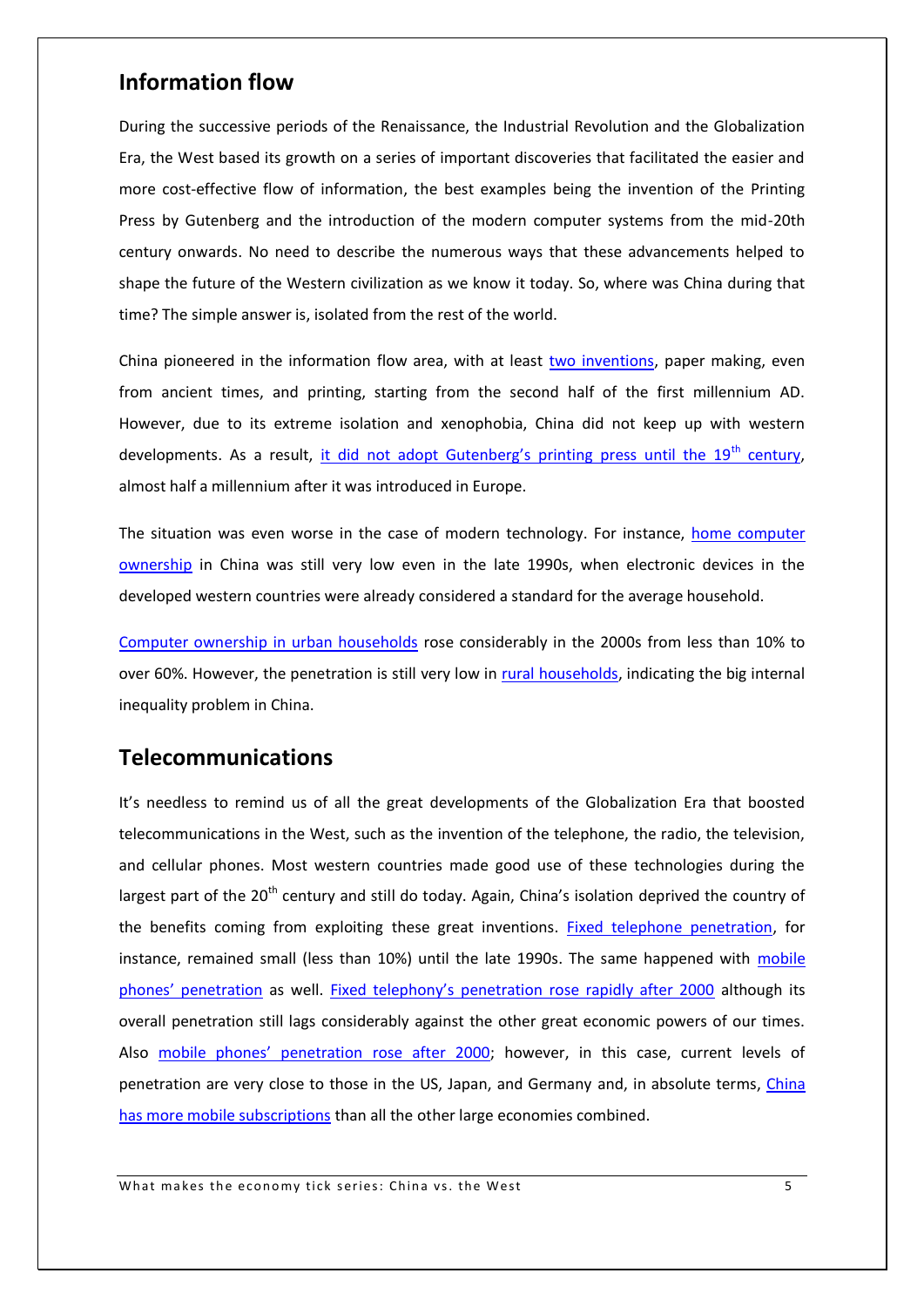#### **Transportation**

From ships, to railways, cars, and modern aviation, transportation is one of the key areas of development, especially during and after the Industrial Revolution. The benefit to the western society was huge, as it helped to increase travel speed and to lower costs for transferring both people and goods from one place to another. The investments made in relevant transportation technologies, but also in building the necessary infrastructure, such as bridges, roads, railways, ports, and airports, were enormous. That gave the West a competitive advantage against all other regions that helped its economy to grow with unprecedented rates and also to improve the average standards of living of its people. China, on the other hand, isolated as it was and lost in its internal problems, [didn't give any priority](http://en.wikipedia.org/wiki/Transport_in_China) to improve its transportation infrastructure until the second half of the 20<sup>th</sup> century.

This is of particular importance to modern China due to the logistics costs and delays incurred to the value chain by a poor transportation infrastructure and the need to move a huge population. Indeed, [China has invested a lot in modern transportation](http://en.wikipedia.org/wiki/Transport_in_China#Economic_benefits) thus facilitating the easier and more cost-effective transfer of goods and people in the recent years. However, there is a lot of ground to be covered as, even today, [logistic costs account for 20% of a product's price in China](http://en.wikipedia.org/wiki/Transport_in_China#History), at least twice as high compared to the US or other developed countries.

# **Freedom of speech**

The path from Renaissance to modern western civilization is also a path of more respect for human rights and freedom of speech. Perhaps, the most significant landmarks in this development were the Declaration of Independence, establishing the United States as an independent Republic, and the outbreak of the French Revolution, paving the way for a more democratic Europe, in the late 18<sup>th</sup> century. Once more, China failed to follow this path. Not only due to its isolation, but also driven by its need to control a huge population scattered in all directions and great distances, China adopted a more authoritarian system of administration, which, to some extent, is still in place today.

For most of its history, China was an imperial state with dynasties succeeding one another. In the early 20<sup>th</sup> century, China was established, first, as the Republic of China and then as the People's Republic of China under Mao's reign. However, that was not a democratic state as we know it in the West, where Government officials get elected by the people, there is no censorship, and everyone has the right to their own opinion. Even today, although, in theory, China is a republic

What makes the economy tick series: China vs. the West 6 6